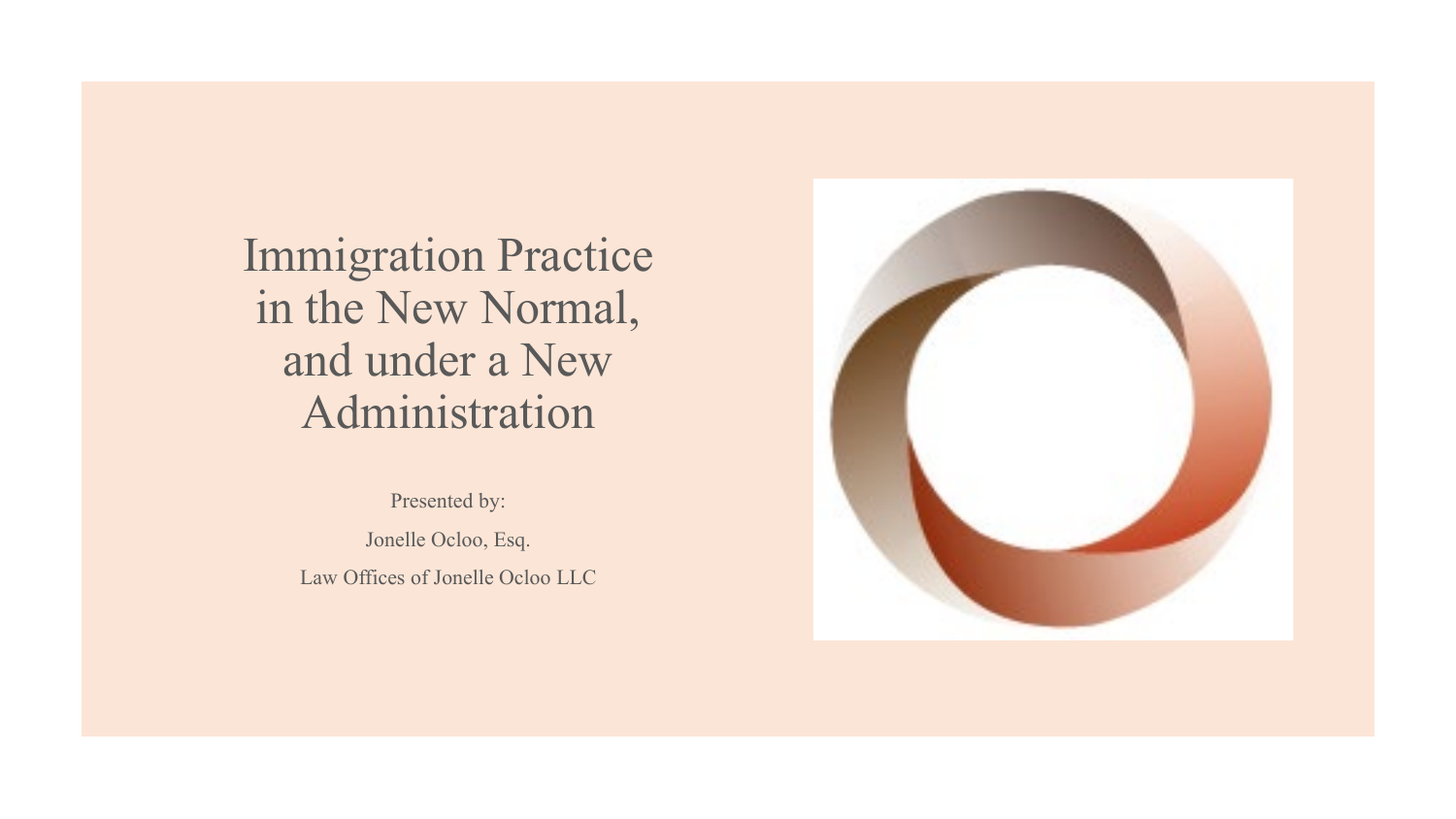### Practicing Law Under the New Normal of COVID-19

 $\checkmark$  Many changes similar across the board for lawyers in various practice areas

Work-from-home

- $\checkmark$  Logistics of getting the office online
- $\checkmark$  Necessitated switch to the cloud, e.g. Office 365

 $\checkmark$  Virtual meetings with clients

- $\checkmark$  Positive changes even for post-COVID world of legal practice
- $\checkmark$  Will we return to the old normal? Will we ever return to the whole team working from a brick-and-mortar law office?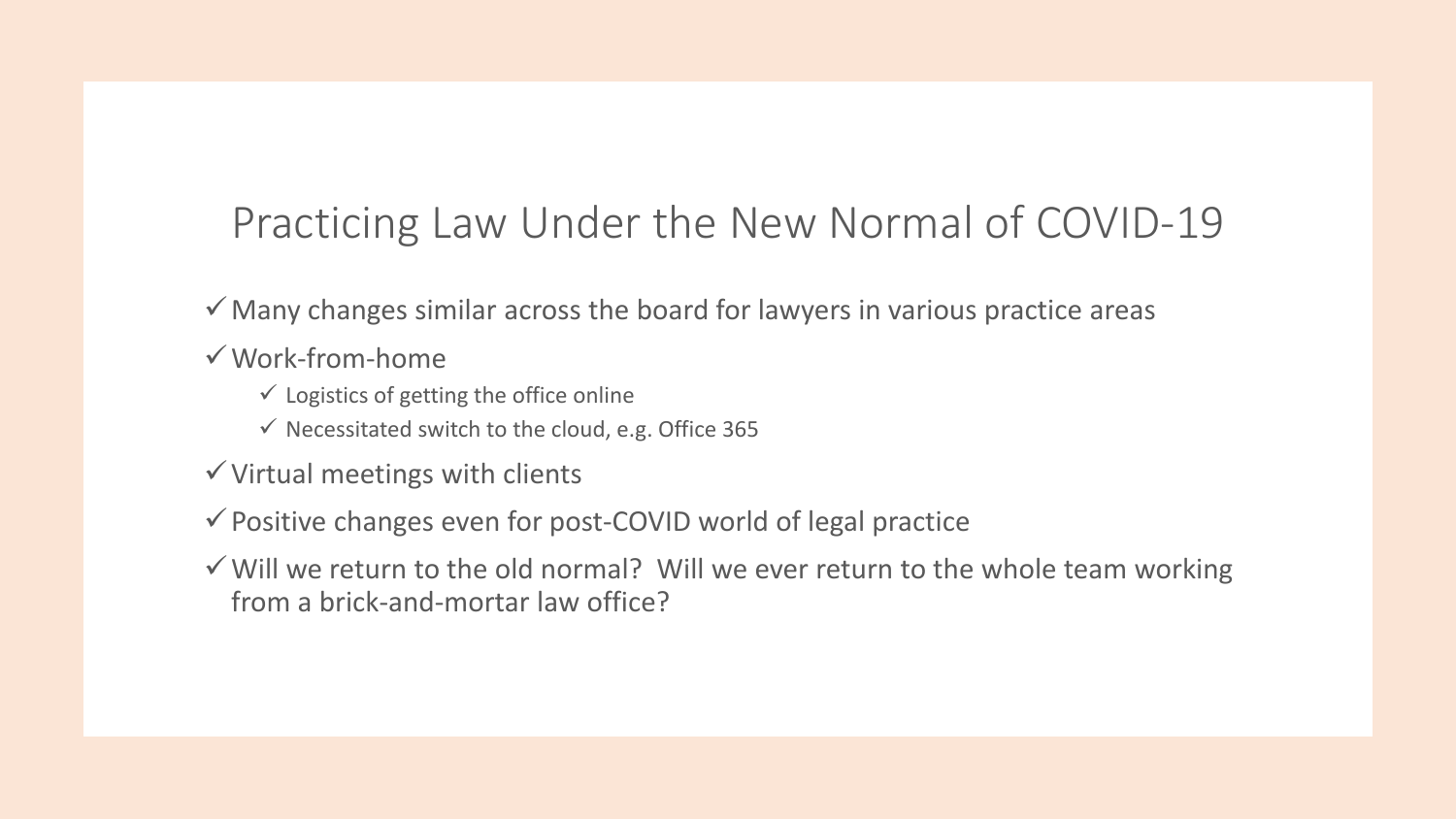### Backlogs and Delays with Immigration due to COVID-19 and Previous Administration

- $\checkmark$  USCIS closed to the public between March 2020 June 2020. No interviews, biometrics appointments, or InfoPass.
- $\checkmark$  Staffing at lockboxes was down to 25%. Months-long delays in receipting cases.
- $\checkmark$  Backlogs of issuing receipt notices & employment authorization documents.
- Postponed Immigration Court dates for non- detained people to 2022-2024
- $\checkmark$  US Embassies & Consulates were closed to the public for most of 2020
- $\checkmark$  Some improvements so far in 2021, but still need to manage client expectations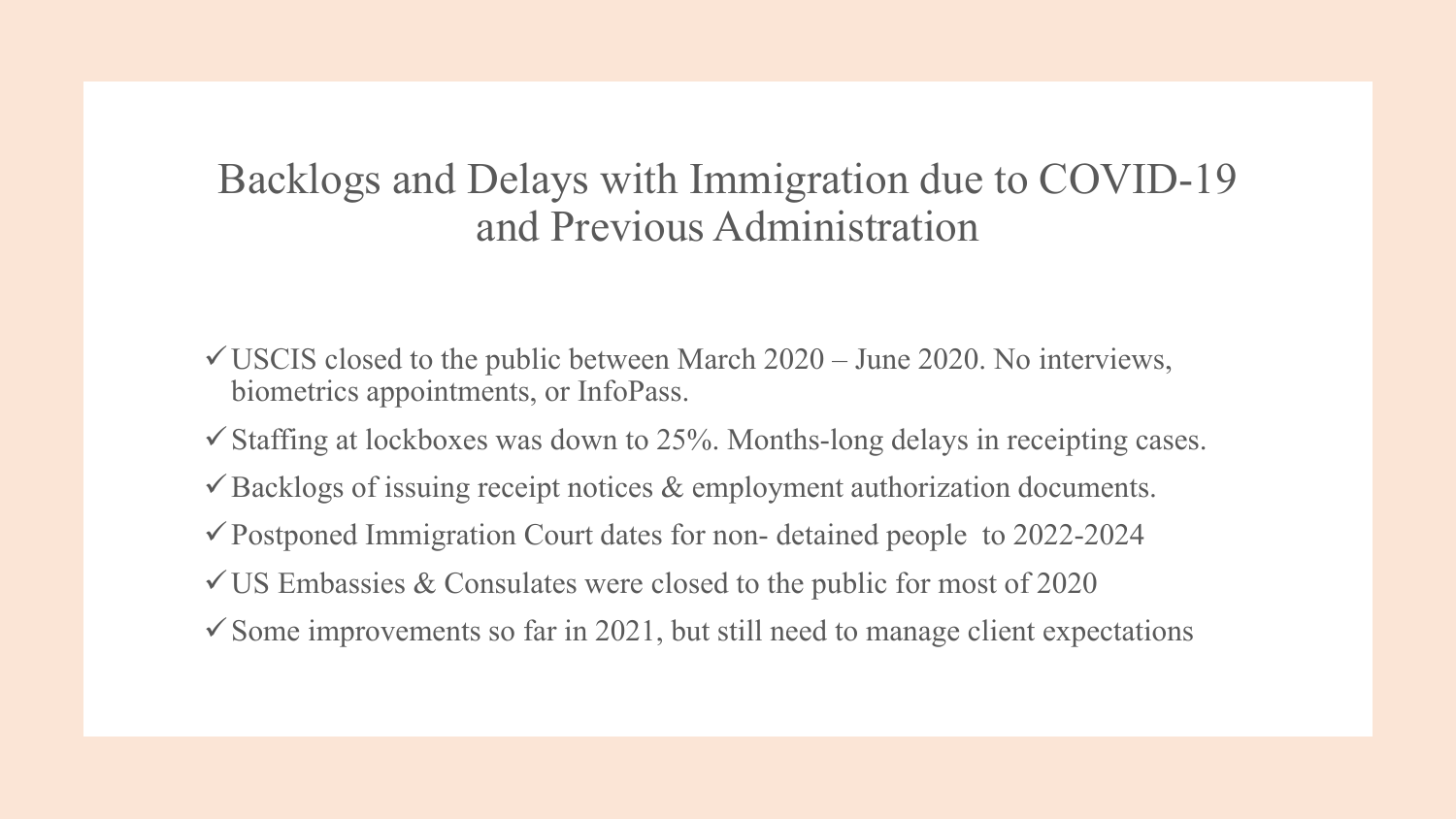### Procedural Changes at USCIS due to COVID-19

- $\checkmark$  Automatic 60-day extension for responses to RFE, NOID, and Denials
- $\checkmark$  Telephonic appearance at interviews (attorneys  $\&$  interpreters)
- $\checkmark$  Copies allowed now for filing; doesn't have to be a wet signature
- Flexibility on DNA testing (extensions because embassies were closed)
- USCIS to provide interpreter for asylum interviews
- $\checkmark$  USCIS showing more flexibility for people filing for extensions of status for visitor's visas due to COVID; satisfactory departure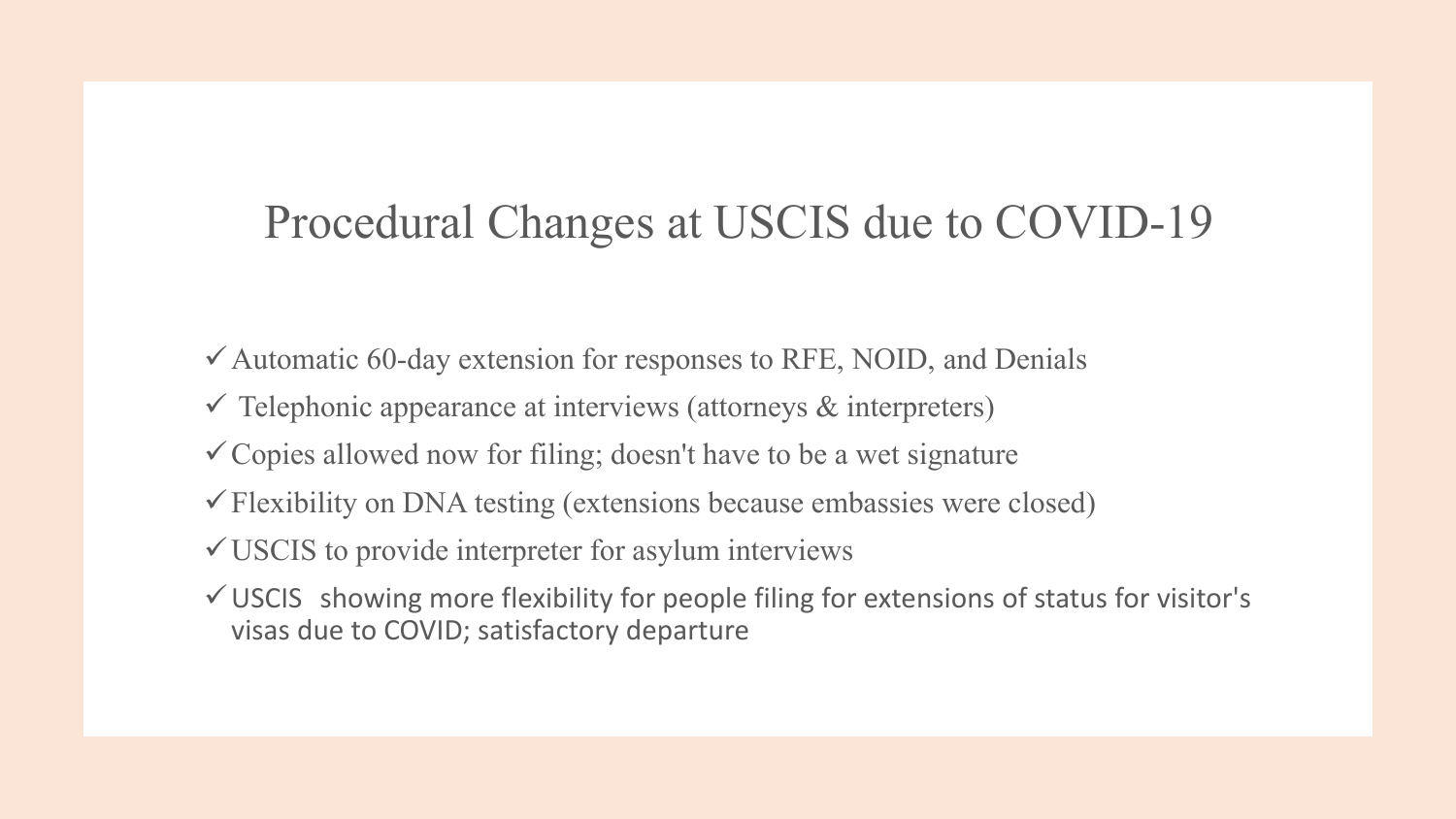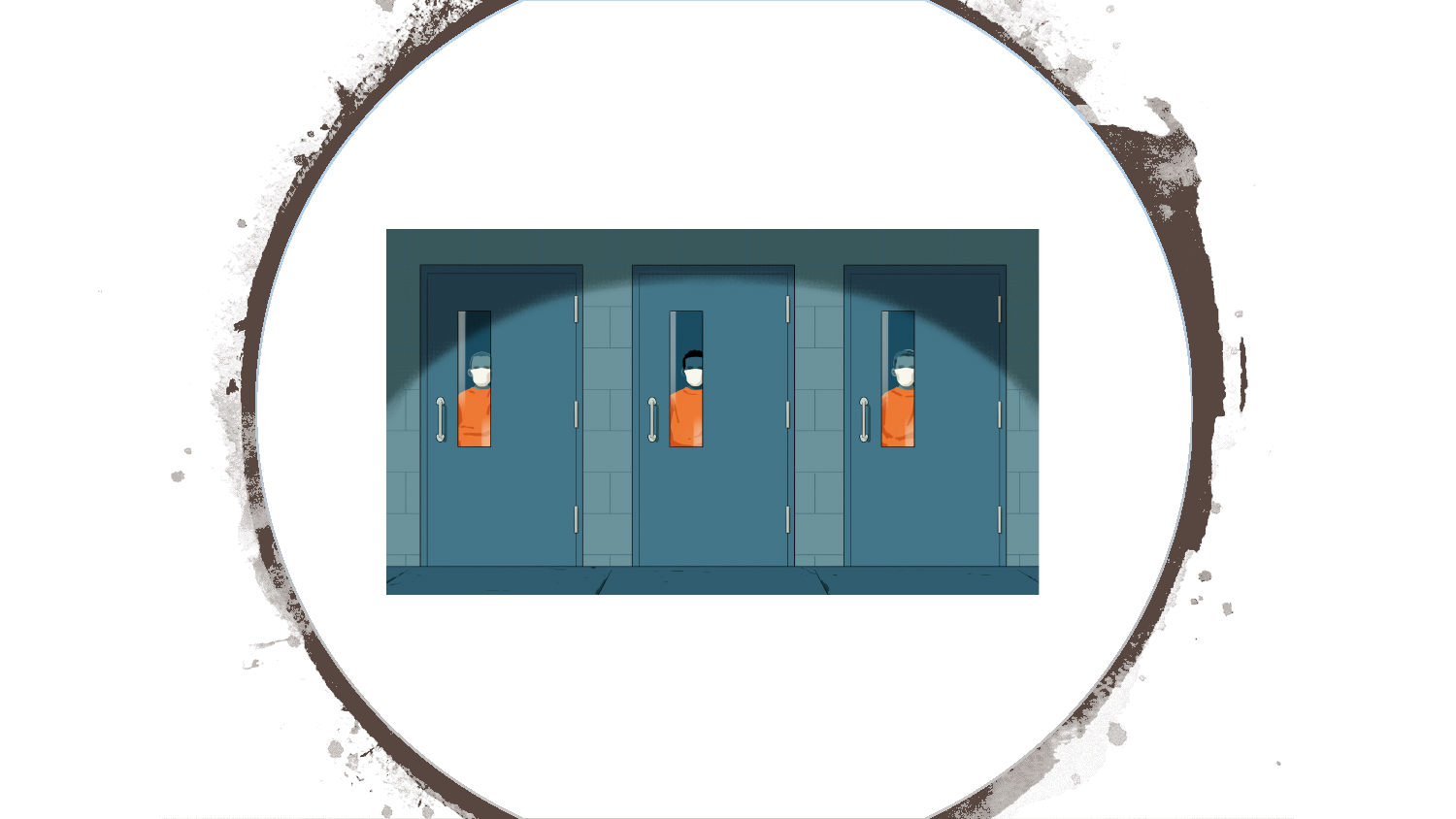#### Procedural Changes in Immigration Court due to COVID-19

- Telephonic appearances for master hearings, as well as individual hearings.
	- $\checkmark$  Respondents are required to appear in person. (Problem if they or someone in their pod/cell block has COVID.)
	- $\checkmark$  Judges appear in person or by video
	- $\checkmark$  Office of Chief Counsel attorneys appear by phone
	- $\checkmark$  Some attorneys still choose to appear in person.
- $\checkmark$  Get instructions on how to dial in from court in advance.
- $\checkmark$  No master calendar hearings for non-detained people.
- $\checkmark$  Some attorneys are using strategy of motions to advance asylum hearings, SIJ hearings, adjustment hearings when they have a strong case that can be approved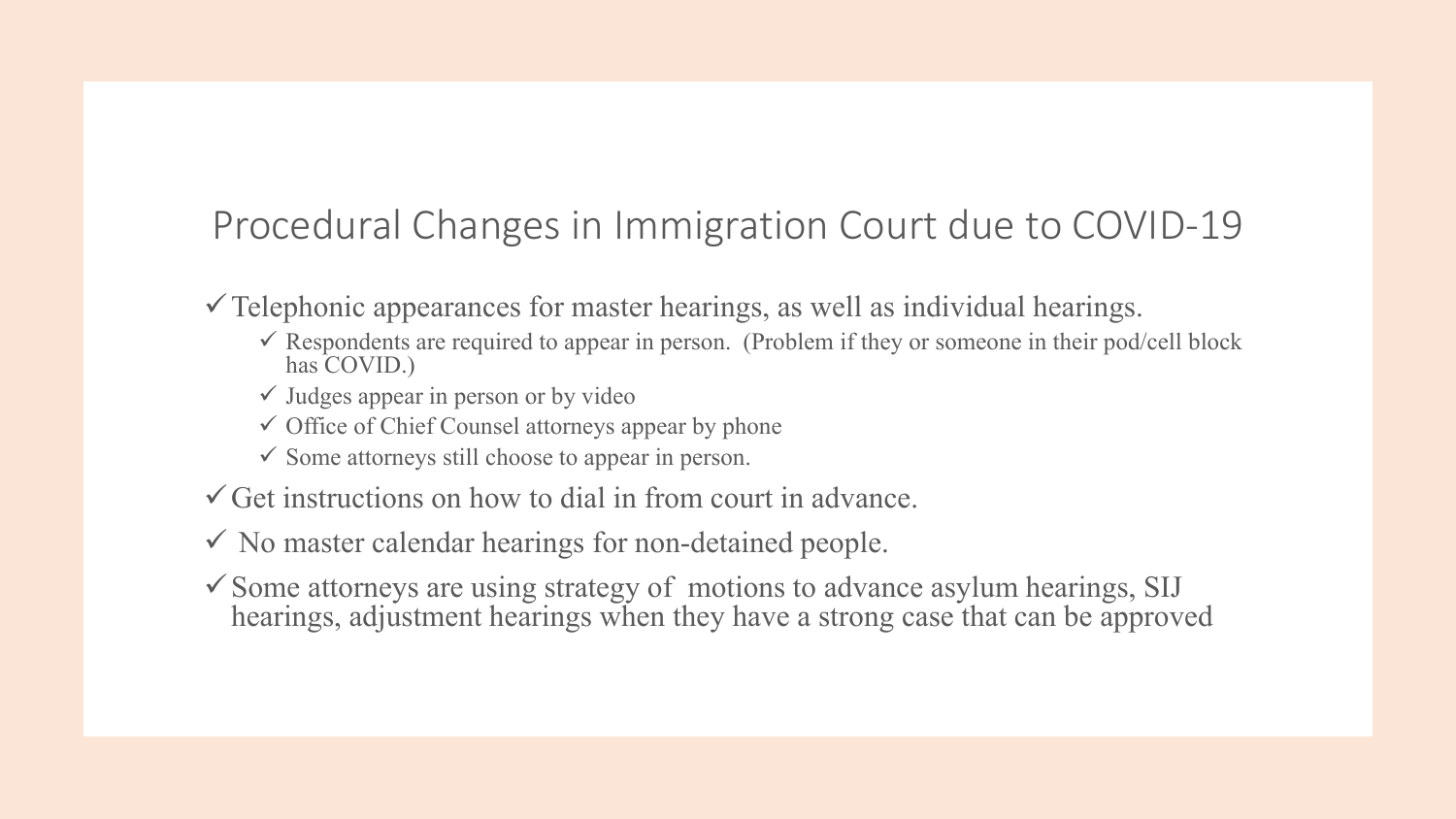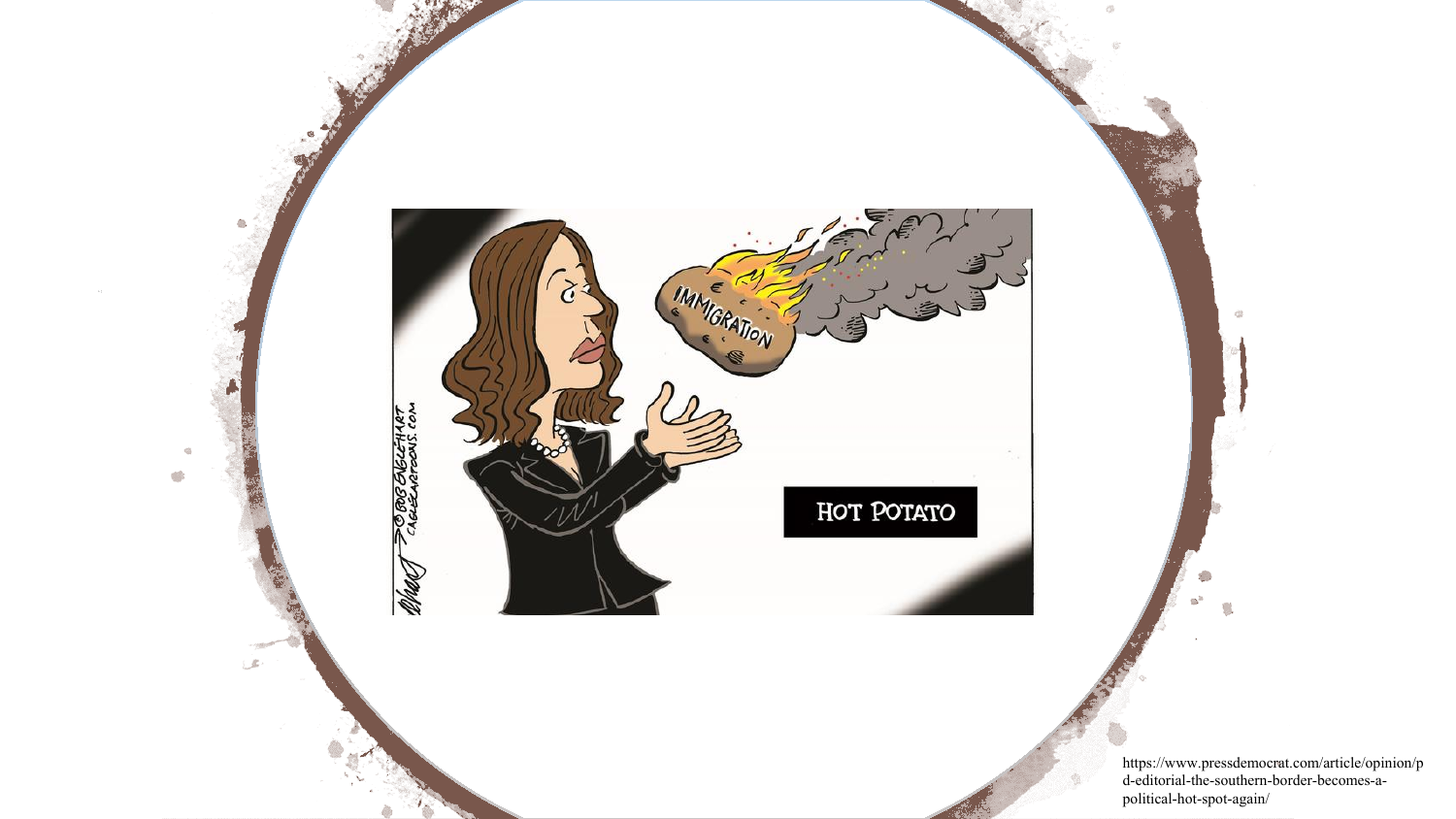### Practicing Immigration Under the New Biden Administration

- $\checkmark$  Change has not come as quickly as many had hoped; Promises from Biden Administration that we are not seeing yet
- $\checkmark$  Biden Administration has inherited the issues, bottleneck, delays at the border
- VP Harris in charge of issue at border, acknowledgement of systemic problems in countries of origin.
- $\checkmark$  Issue of children being detained
- $\checkmark$  Biden Administration's attempt to halt all deportations was thwarted by federal court
- Biden has enforcement priorities: recent border crossers, criminals; April 15 expect new Memo on how the Biden Administration will implement enforcement priorities (who will be detained, who will be in removal proceedings)
- $\checkmark$  No significant policy changes yet to employment-based (but put hold on implementation of prevailing wage rule)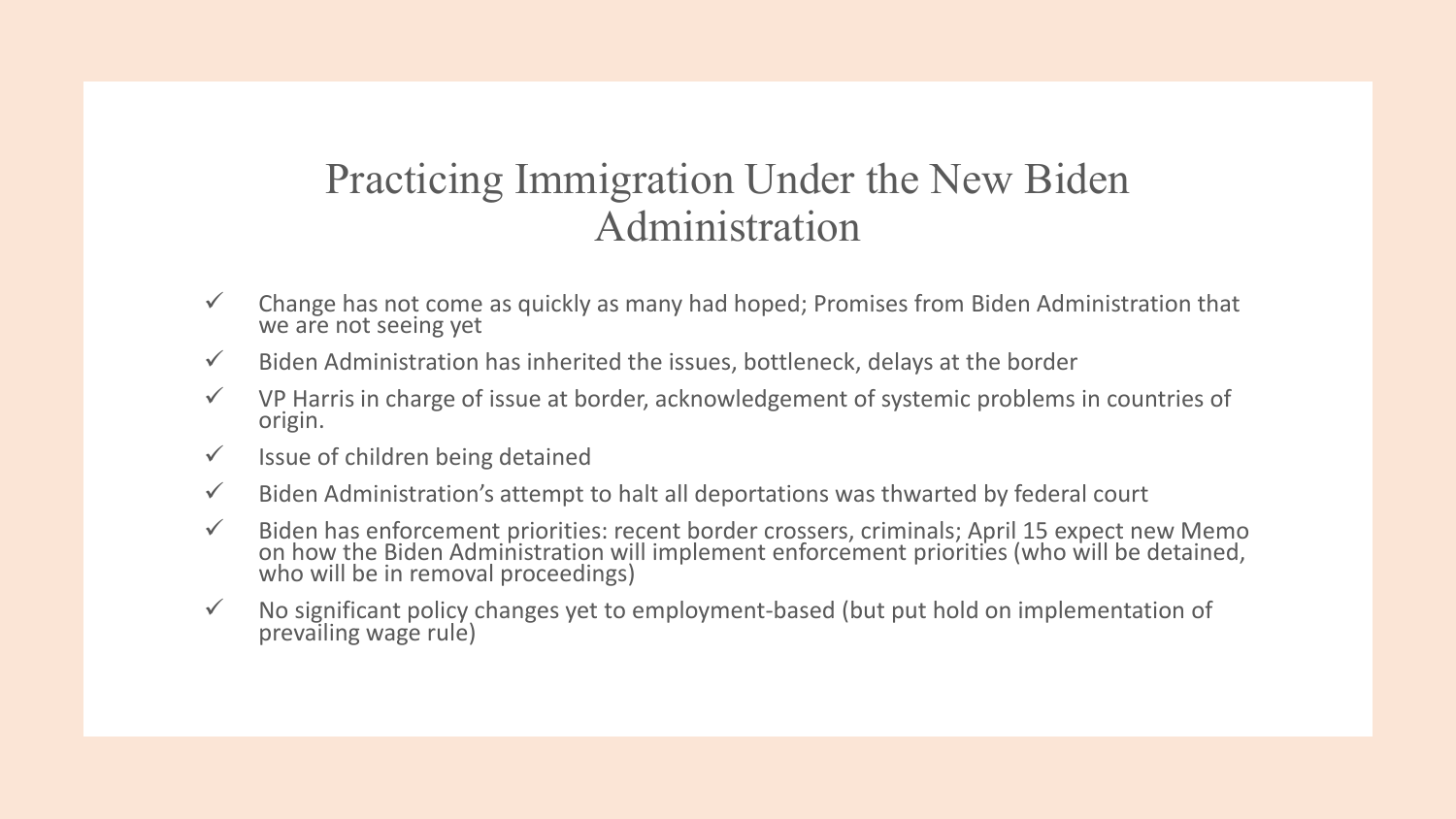# Changes Under the New Administration so far…

- $\checkmark$  New Public Charge Rule implemented by Trump in 2020 is dead
- $\checkmark$  Thankfully, eliminated blank spaces rule, which largely affected asylum cases
- $\checkmark$  Biden administration scrapped Trump's ban on immigrant visas
- $\checkmark$  Trump nonimmigrant visa (NIV) ban lapsed on March 31
- $\checkmark$  Embassies are slowing re-opening, but appointments are backed up
- $\checkmark$  Ban on travel from UK and Schengen countries (the EU) continues due to COVID numbers in that area. Possibility of national interest exemption (NIE) to the ban.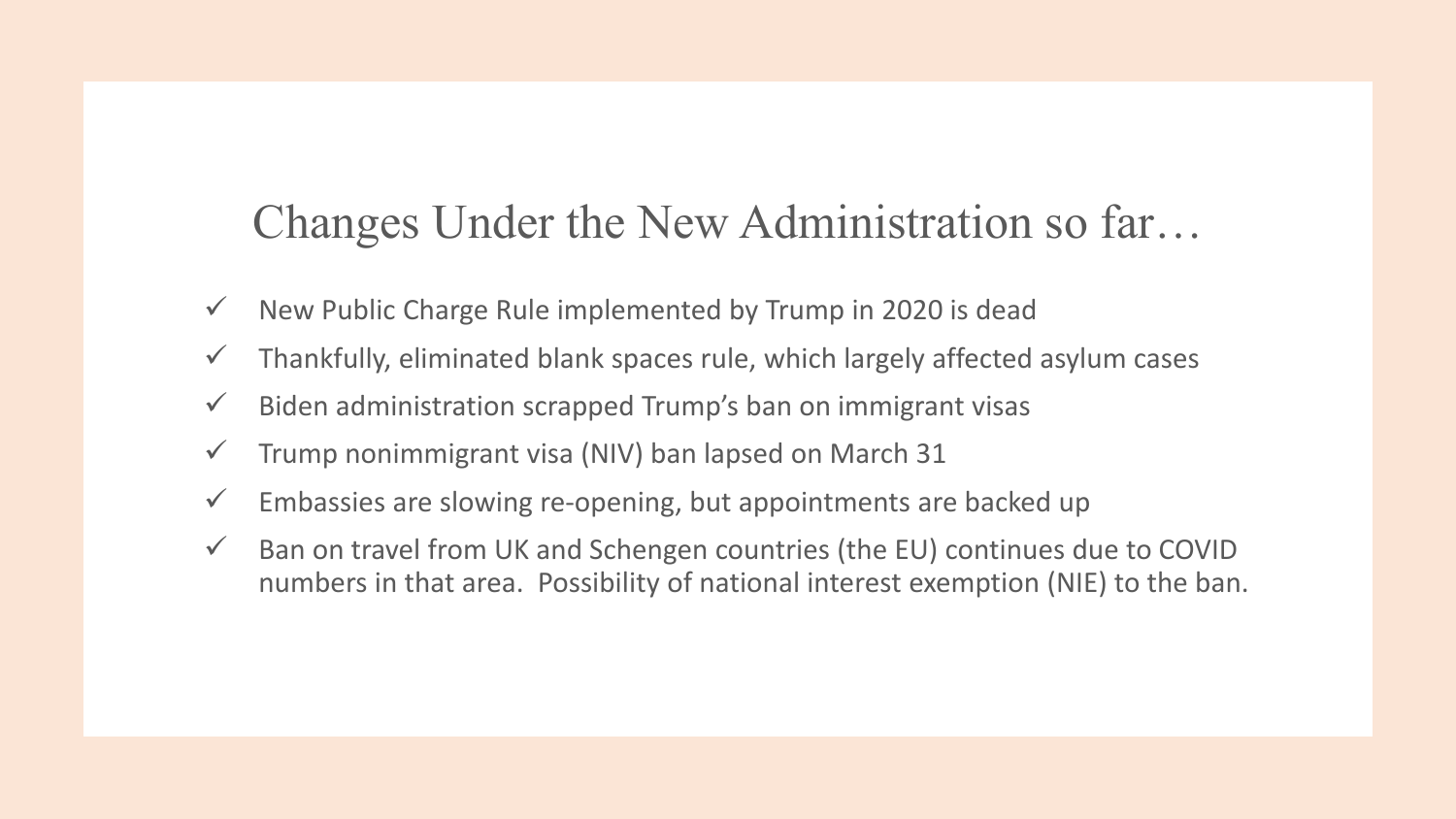## Future of Comprehensive Immigration Reform (CIR)

US Citizenship Act of 2021

- $\checkmark$  Change in terminology: "aliens" - $\hat{\to}$  "non-citizens"
- $\checkmark$  Creation of class of "Lawful Prospective Immigrants" (LPI)
- $\checkmark$  Immigration is fractious issue; not decided purely on party lines or liberalconservative divde
- $\checkmark$  If comprehensive immigration reform is not possible; piecemeal legislation may work instead
- $\checkmark$  Dream and Promise Act passed the House with some Republican support
- $\checkmark$  Possible legislation may pass for TPS recipients and agricultural workers, too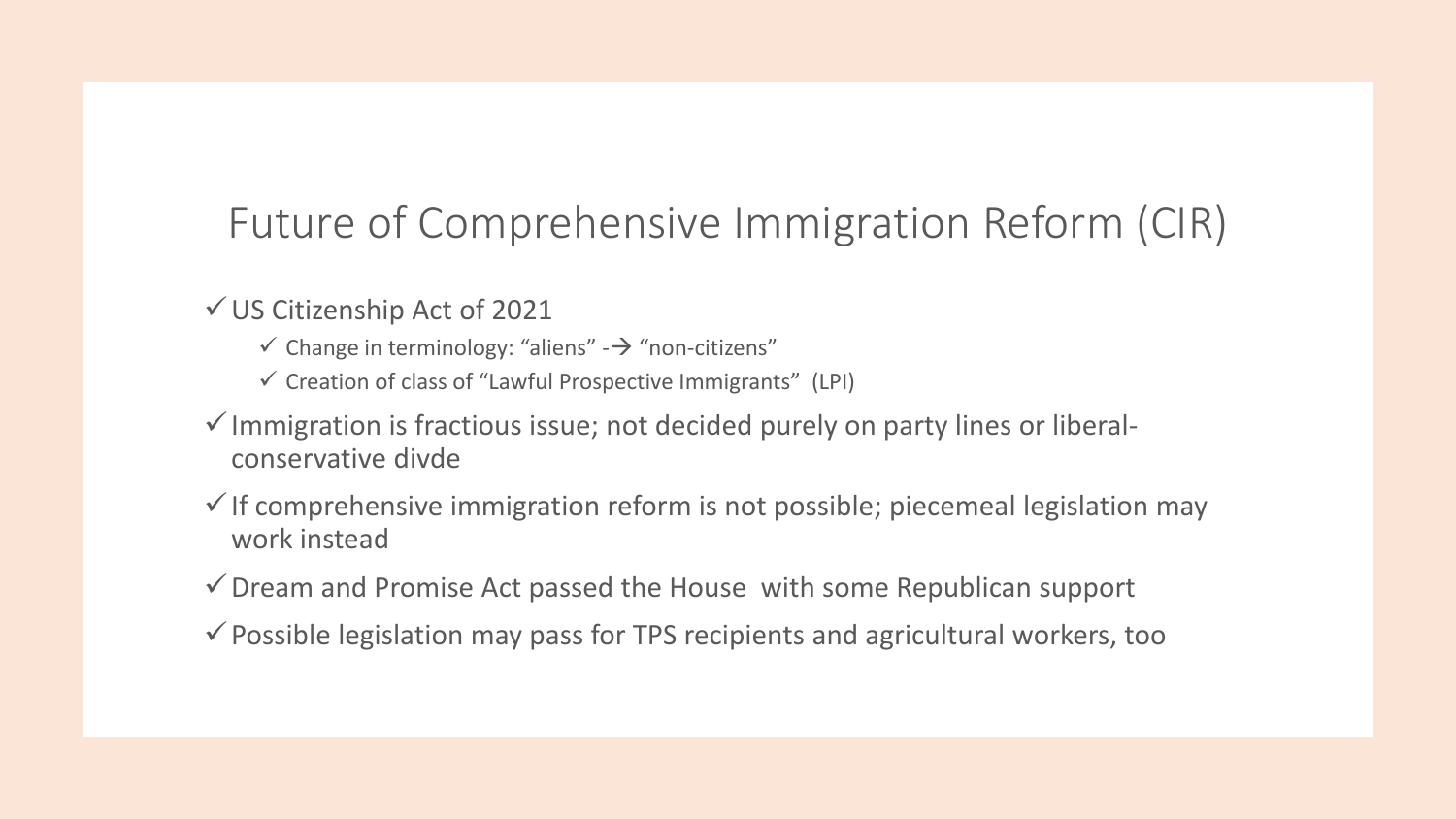### What's Next for Immigration Practice in the New Normal, under the New Administration?

- $\checkmark$  Continue to provide competent, reliable legal advice and services
- $\checkmark$  Manage client expectations
- $\checkmark$  Disseminate accurate information and legal advice
- $\checkmark$  Advocate for positive changes to US immigration laws and policies
- Gear up for possible increase in immigration work (increase competence in immigration law as well as efficiency of delivery of legal services)